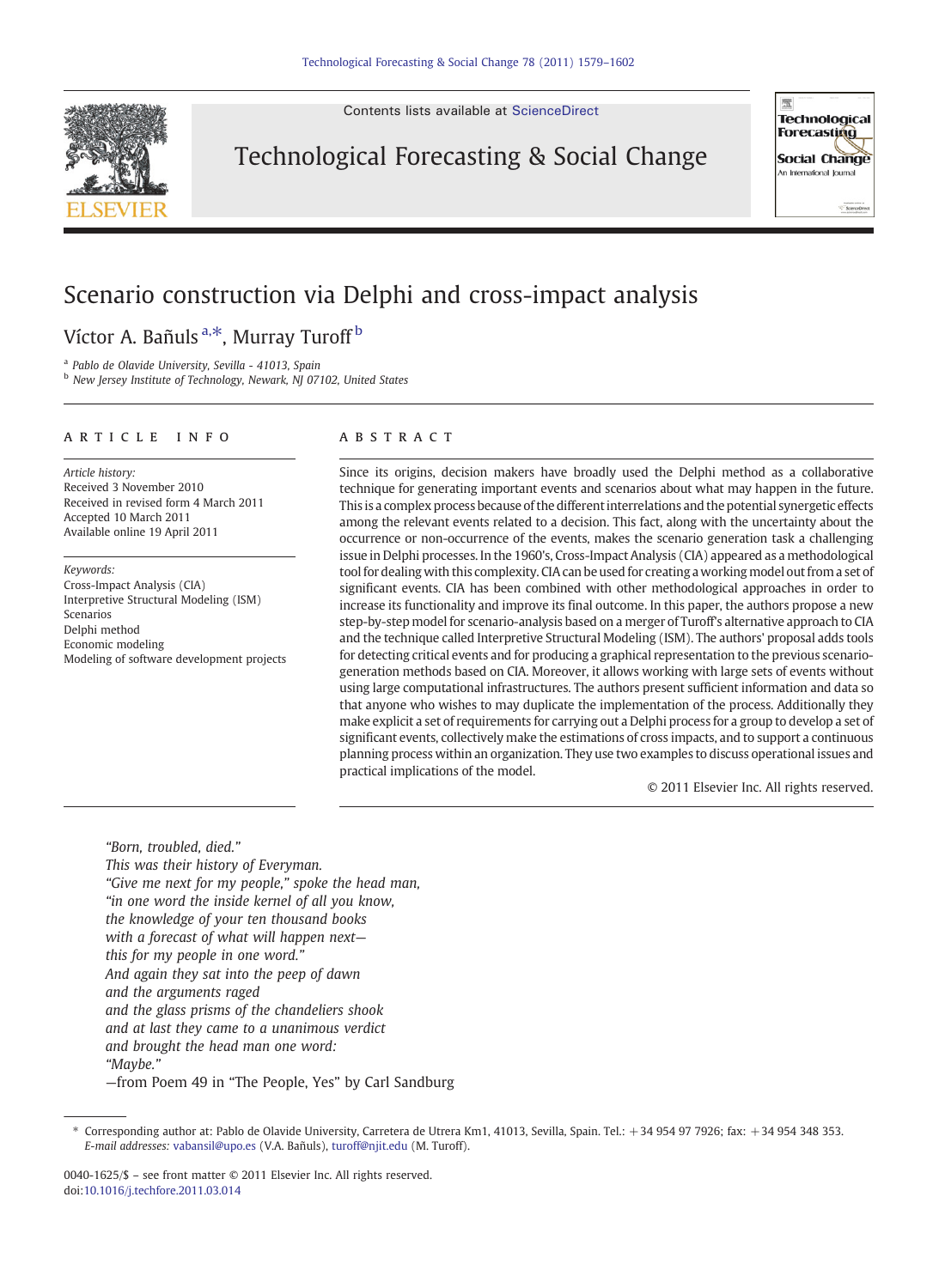### 1. Introduction

The use of scenarios to study the future is well known as an approach to studying situations that can lead to important changes and in which it is difficult to create explicit relationships among the events. Examples are the merger of two companies, extreme disaster or risk situations, major political happenings and/or the long term impacts of new or changing regulations or policies. All the events in the set are of a binary nature: a merger will or will not occur; a new specific policy will be established or not; a company will or will not go bankrupt; a given technological breakthrough will occur or not, etc. By means of scenario generation methods, forecasters make predictions about the occurrence or not of a set of events in time and/or describe a future story, from the present conditions to a set of plausible futures. In both cases, scenarios have been widely used for exploring the detection of future events together, as well as analysis of the path that leads to the desired future or prevents undesirable futures. That is what we call scenario analysis. In this sense, scenario-generation methods have often been used by decision-makers as an instrument to build landscapes of possible futures. Based on these future visions, decision-makers are able to explore different courses of action [\[1,2\]](#page--1-0).

Scenario-generation methods combine a set of behaviors that mix qualitative and quantitative, subjective and objective methodologies in different layers [\[3\].](#page--1-0) The number of potential scenario methods is increasing as researchers and consultants from different backgrounds use their particular expertise to create new variations [\[4,5\]](#page--1-0). The Delphi method is one of the most used techniques for foresight [6–[8\].](#page--1-0) By means of Delphi method forecasters, based on the input provided by an expert panel, can make hypotheses about the occurrence or not of singular events. This success is mainly due to two of the main characteristics of the Delphi method: controlled feedback and anonymous interaction among experts. These characteristics help forecasters to avoid several limitations of traditional face-to-face experts' panels, such as unwanted leadership and high time cost [\[9\].](#page--1-0) Nevertheless, the inability of the Delphi method to make complex forecasts in which events are not isolated but interrelated is a limitation for scenario analysis. In a basic Delphi process the occurrence or not of an event was usually considered as if it had no effect on the rest of the event set.

Cross-Impact Analysis (CIA) [\[10\]](#page--1-0) was developed to address this limitation. CIA is a powerful tool for taking a set of binary future events and examining the potential causal impacts that the expectation or occurrence of each event may have on the others in the set. CIA was designed to calculate the basic impact of a political, social, or technological event on the occurrence probability of other events in the set. Due to this ability of CIA to analyze complex contexts with various interactions, CIA is one of the most commonly-used techniques for generating and analyzing scenarios. Another success factor of the approach in scenario analysis is that it is a flexible methodology that can be combined with other techniques such as Delphi [\[11,12\]](#page--1-0), Fuzzy [\[13\]](#page--1-0) or Multi-criteria [\[14,15\]](#page--1-0) methods to allow true collaborative model building and scenario creation by groups.

CIA is based on cross-impact questions that allow individuals to easily estimate the relationships among n events taken two at a time  $(n(n-1)/2$  comparisons). It is an approximation to the real world where we do in fact recognize the further possibility of relationships among three, four, etc. events. This same approximation assumption is used in many other modeling areas such as measures of association and payoff matrices. For ten events a complete description among all possible interactions into the future of their occurrence would require gathering approximately ten million estimates [\[16\].](#page--1-0) This is calculated by following all possible occurrence sequences in a tree-like expansion for all possible sequences of events. No expert, manager, or team of judges would ever be able to undertake such an estimation process by Delphi or any other collaborative methods to do this. Many different approximation approaches to analyzing the more limited matrix model have been proposed such as an approximated Bayesian model [\[17\]](#page--1-0) and an approximated systems dynamic representation [\[18\].](#page--1-0) There are even some very simplified approaches that directly solicit from experts the degree of impact between each interaction on an arbitrary scale (i.e.  $++$ ,  $+$ ,  $0$ ,  $-$ ,  $-$ ) and treat this as the degree of impact. Further discussions about different approximations approaches can be found in [\[12\]](#page--1-0). At the moment the method proposed by Turoff [\[16\]](#page--1-0) is the only one that changes nonlinear probability measurement scales to linear interval measurement scales which makes it much easier for humans to view and understand the degree of influence one event has on other events as a consequence of their estimates. We observe that even for interactions among as few as ten events it is very unlikely that a single human can stay consistent when there is no feedback to show the consequences of the individual's estimates of impacts. To then combine the individual's judgments with the input from other estimators is not an activity that will lead to a trusted model of the situation. The need for improved visualization methods of all forms of complex data intended for supporting human decision processes is currently a major field of Information Systems and Science.

In this paper, a new method for building scenarios based on CIA is described. This method is an extension of Turoff's CIA approach [\[16\]](#page--1-0). We focus on this CIA approach because of its previously mentioned capability of transforming the nonlinear probability measures to linear interval variables, among other advantages:

- 1. The estimator supplies a set of probabilities for the  $n$  events which are indicative of the non-linear nature of the future occurrence of the events. The estimator is then told to assume the opposite of the initial estimate about each event (i.e. if he or she thinks it is likely, they assume it will not occur) and to indicate how the probabilities of all the other events would change.
- 2. Among other properties of Turoff's model of cross-impact is the result that all the  $n$  equations relating the probabilities to one another are solved for a single consistent set of factors that produces an equation for the outcome of each event based upon the values of all the other events. This provides an inferred consistency from the solution method and allows individuals to see the consequences of their model before it is merged with the data of others.
- 3. The most critical property is that these equations take the non-linear probability factors between 0 and 1 and convert them to linear factors between each event pair that vary from plus infinity to minus infinity for each pair of events, *i* and *j*. This